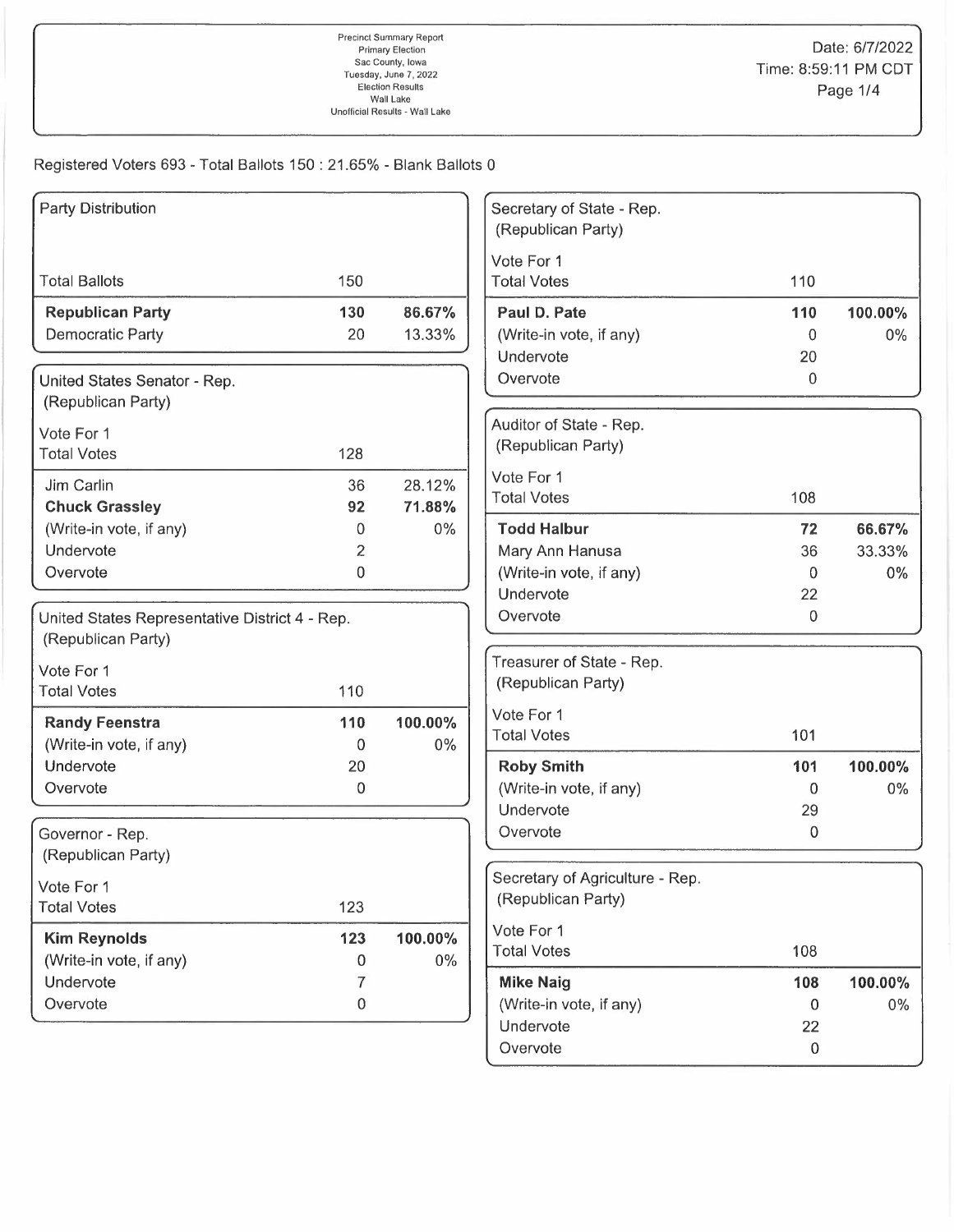| Attorney General - Rep.                       |             |         | County Treasurer - Rep.      |                |         |
|-----------------------------------------------|-------------|---------|------------------------------|----------------|---------|
| (Republican Party)                            |             |         | (Republican Party)           |                |         |
| Vote For 1                                    |             |         | Vote For 1                   |                |         |
| <b>Total Votes</b>                            | 99          |         | <b>Total Votes</b>           | 121            |         |
| <b>Brenna Bird</b>                            | 99          | 100.00% | <b>Tina Roth</b>             | 120            | 99.17%  |
| (Write-in vote, if any)                       | $\Omega$    | 0%      | (Write-in vote, if any)      |                | 0.83%   |
| Undervote                                     | 31          |         | Undervote                    | 9              |         |
| Overvote                                      | $\Omega$    |         | Overvote                     | 0              |         |
| State Senator District 4 - Rep.               |             |         | County Recorder - Rep.       |                |         |
| (Republican Party)                            |             |         | (Republican Party)           |                |         |
| Vote For 1                                    |             |         | Vote For 1                   |                |         |
| <b>Total Votes</b>                            | 99          |         | <b>Total Votes</b>           | 113            |         |
| <b>Tim Kraayenbrink</b>                       | 99          | 100.00% | <b>Laura McKeever</b>        | 113            | 100.00% |
| (Write-in vote, if any)                       | 0           | 0%      | (Write-in vote, if any)      | $\Omega$       | $0\%$   |
| Undervote                                     | 31          |         | Undervote                    | 17             |         |
| Overvote                                      | $\mathbf 0$ |         | Overvote                     | 0              |         |
| State Representative District 7 - Rep.        |             |         | County Attorney - Rep.       |                |         |
| (Republican Party)                            |             |         | (Republican Party)           |                |         |
| Vote For 1                                    |             |         | Vote For 1                   |                |         |
| <b>Total Votes</b>                            | 99          |         | <b>Total Votes</b>           | 108            |         |
|                                               |             |         |                              |                |         |
| <b>Mike Sexton</b>                            | 98          | 98.99%  | <b>Ben Smith</b>             | 106            | 98.15%  |
| (Write-in vote, if any)                       |             | 1.01%   | (Write-in vote, if any)      | $\mathbf{2}$   | 1.85%   |
| Undervote                                     | 31          |         | Undervote                    | 22             |         |
| Overvote                                      | 0           |         | Overvote                     | 0              |         |
| County Board of Supervisors District 3 - Rep. |             |         | United States Senator - Dem. |                |         |
| (Republican Party)                            |             |         | (Democratic Party)           |                |         |
| Vote For 1                                    |             |         | Vote For 1                   |                |         |
| <b>Total Votes</b>                            | 120         |         | <b>Total Votes</b>           | 19             |         |
| James L. Wissler                              | 119         | 99.17%  | <b>Abby Finkenauer</b>       | $\overline{9}$ | 47.37%  |
| (Write-in vote, if any)                       |             | 0.83%   | Michael Franken              | 8              | 42.11%  |
| Undervote                                     | 10          |         | <b>Glenn Hurst</b>           | 2              | 10.53%  |
| Overvote                                      | 0           |         | (Write-in vote, if any)      | 0              | $0\%$   |
|                                               |             |         | Undervote                    | 1              |         |
|                                               |             |         | Overvote                     | 0              |         |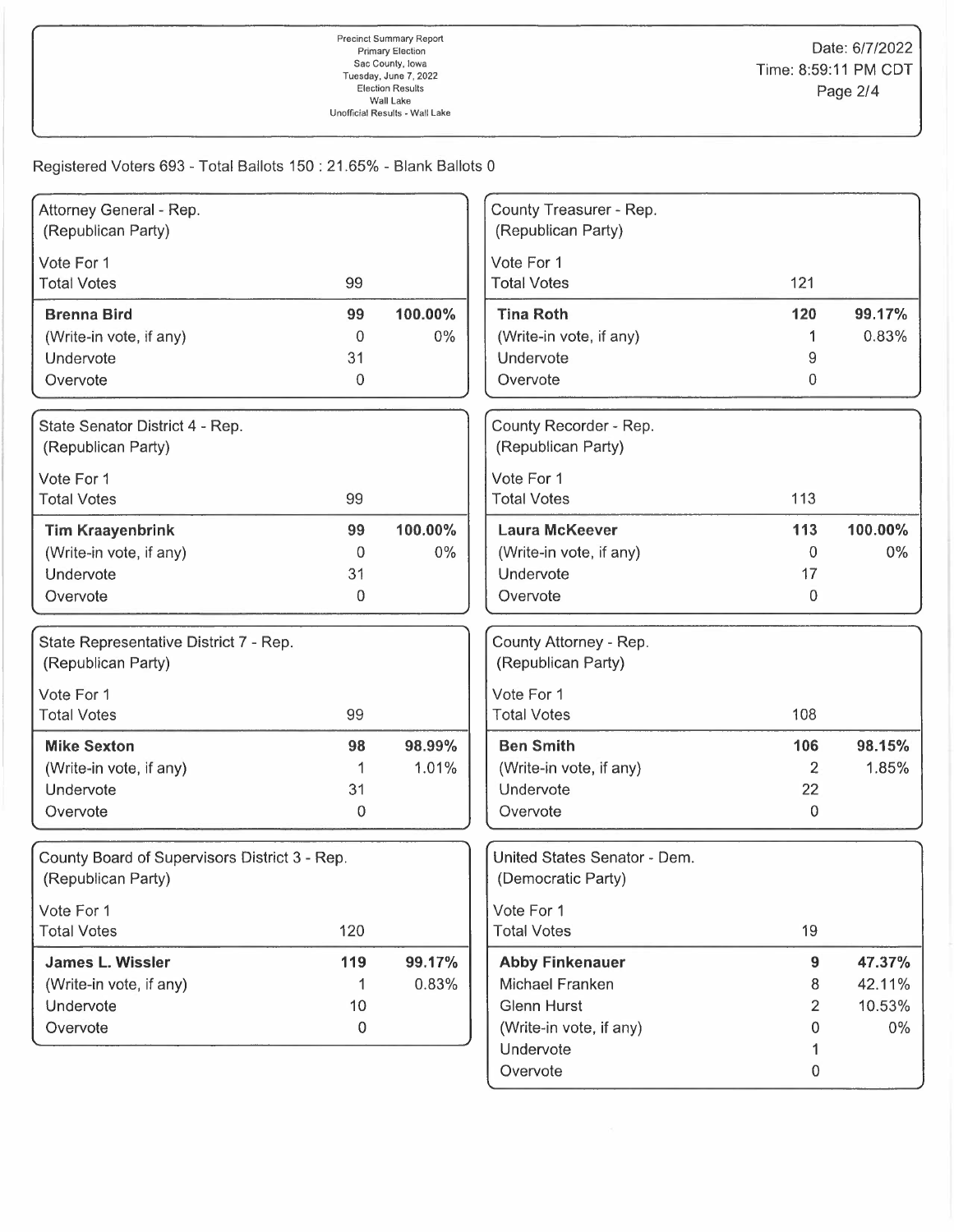| United States Representative District 4 - Dem.<br>(Democratic Party) |                  |         | Treasurer of State - Dem.<br>(Democratic Party) |                |         |
|----------------------------------------------------------------------|------------------|---------|-------------------------------------------------|----------------|---------|
| Vote For 1                                                           |                  |         | Vote For 1                                      |                |         |
| <b>Total Votes</b>                                                   | 14               |         | <b>Total Votes</b>                              | 15             |         |
| <b>Ryan Melton</b>                                                   | 14               | 100.00% | Michael L. Fitzgerald                           | 15             | 100.00% |
| (Write-in vote, if any)                                              | 0                | 0%      | (Write-in vote, if any)                         | $\overline{0}$ | $0\%$   |
| Undervote                                                            | 6                |         | Undervote                                       | 5              |         |
| Overvote                                                             | 0                |         | Overvote                                        | 0              |         |
| Governor - Dem.                                                      |                  |         | Secretary of Agriculture - Dem.                 |                |         |
| (Democratic Party)                                                   |                  |         | (Democratic Party)                              |                |         |
| Vote For 1                                                           |                  |         | Vote For 1                                      |                |         |
| <b>Total Votes</b>                                                   | 16               |         | <b>Total Votes</b>                              | 13             |         |
| <b>Deidre DeJear</b>                                                 | 16               | 100.00% | <b>John Norwood</b>                             | 13             | 100.00% |
| (Write-in vote, if any)                                              | $\Omega$         | $0\%$   | (Write-in vote, if any)                         | 0              | $0\%$   |
| Undervote                                                            | 4                |         | Undervote                                       | 7              |         |
| Overvote                                                             | 0                |         | Overvote                                        | 0              |         |
| Secretary of State - Dem.<br>(Democratic Party)                      |                  |         | Attorney General - Dem.<br>(Democratic Party)   |                |         |
| Vote For 1                                                           |                  |         | Vote For 1                                      |                |         |
| <b>Total Votes</b>                                                   | 15               |         | <b>Total Votes</b>                              | 14             |         |
| <b>Joel Miller</b>                                                   | 14               | 93.33%  | <b>Tom Miller</b>                               | 14             | 100.00% |
| Eric Van Lancker                                                     |                  | 6.67%   | (Write-in vote, if any)                         | 0              | $0\%$   |
| (Write-in vote, if any)                                              | 0                | $0\%$   | Undervote                                       | 6              |         |
| Undervote                                                            | 5                |         | Overvote                                        | 0              |         |
| Overvote                                                             | 0                |         |                                                 |                |         |
|                                                                      |                  |         | State Senator District 4 - Dem.                 |                |         |
| Auditor of State - Dem.                                              |                  |         | (Democratic Party)                              |                |         |
| (Democratic Party)                                                   |                  |         | Vote For 1                                      |                |         |
| Vote For 1                                                           |                  |         | <b>Total Votes</b>                              | $\overline{0}$ |         |
| <b>Total Votes</b>                                                   | 15               |         | (Write-in vote, if any)                         | $\overline{0}$ | $0\%$   |
| <b>Rob Sand</b>                                                      | 15               | 100.00% | Undervote                                       | 20             |         |
| (Write-in vote, if any)                                              | 0                | $0\%$   | Overvote                                        | $\pmb{0}$      |         |
| Undervote                                                            | 5                |         |                                                 |                |         |
| Overvote                                                             | $\boldsymbol{0}$ |         |                                                 |                |         |